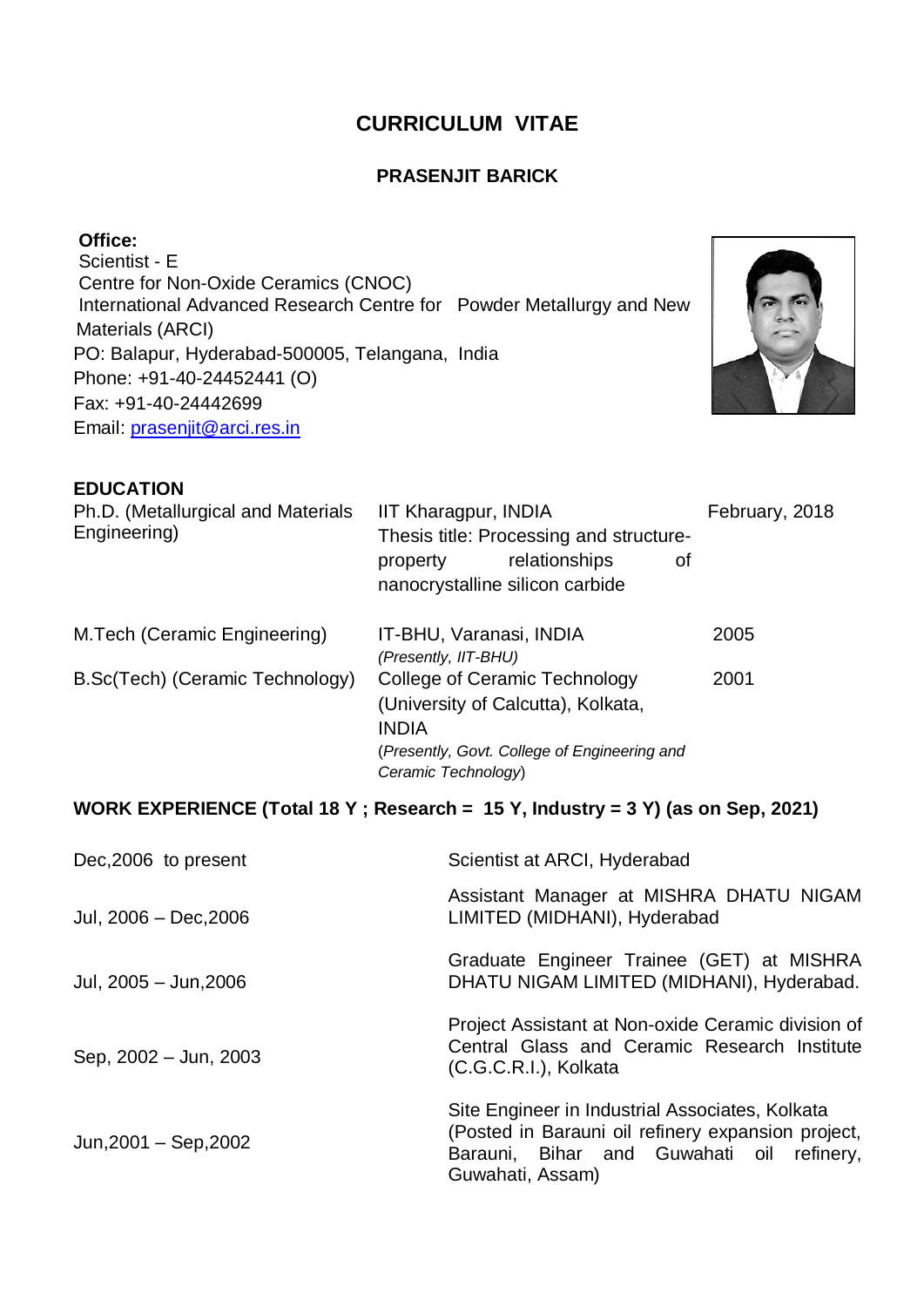## **PRESENT RESEARCH INTEREST**

- Non-oxide ceramics
- Complex shape fabrication of ceramic
- Glass based sealant for SOFC application

## **ADDITIONAL RESPONSIBILITIES**

- Member of internal safety audit committee
- Division coordinator for the usage of scanning electron microscope (SEM) facility (from 2017 to present).
- Member of inventory committee for three years at ARCI.
- Safety coordinator at CNOC, ARCI (from 2014 to present)
- Coordinator for rate contract procurement of chemicals at ARCI (Dec,2017 to March,2019)

## **LIST OF PUBLICATIONS**

1) S. Manivannan, P. Biswas, **P. Barick**, S. Kumari, B. P. Saha, R. Johnson, Comparative study on compaction and sintering behavior of spray and freeze granulated magnesium aluminate spinel powder, Transaction of Indian Ceramic Society, Vol. 80, No. 2, (2021), pp. 1*-* 8.

2) **P. Barick\*,** B.P. Saha, Effect of boron nitride addition on densification, microstructure, mechanical, thermal and dielectric properties of β-SiAlON ceramic, Journal of Materials Engineering and Performance, Vol.30, (2021), pp.3603-3611.

3) **P. Barick\***, B.V. Shalini, M. Srinivas, D.C. Jana, B.P. Saha, A facile route for producing spherical granules comprising water reactive aluminium nitride added composite powders. Advanced Powder Technology, Vol.31, No.5, (2020), pp. 2119-2127.

4) D.C. Jana, **P. Barick**, B.P. Saha, Effect of sintering temperature on densities and mechanical properties of solid-state sintered silicon carbide ceramics and evaluation of failure origin, Journal of Materials Engineering and Performance, Vol. 27, No. 6 (2018), 2960-2966.

5) S.V. Amrut Raj, D.C. Jana, **P. Barick**, B. P. Saha, Microstructure evolution in densification of SiC ceramics by aluminium vapour infiltration and investigation of mechanical properties, Ceramics International, Vol. 44, No. 8 (2018), 9221-9226.

6) **P. Barick\***, R. Mitra, B.P. Saha, Influence of a few important parameters on the rheological behaviour of silicon carbide nanoparticles dispersed aqueous suspension, Ceramics International, Vol. 44, No. 8 (2018), 9070-9075.

7) **P. Barick\*,** A. Chatterjee, B. Majumdar, B.P. Saha, R. Mitra, Comparative evaluations and microstructure - mechanical property relations of sintered silicon carbide consolidated by various techniques, Metallurgical and Materials Transaction A (2018) 49(4) : 1182-1201.

8) **P. Barick\*,** B.P. Saha, S.V. Joshi, R. Mitra, Spray-freeze-dried nanosized silicon carbide containing granules: Properties, compaction behaviour and sintering, Journal of the European Ceramic Society, 36(2016) 3863-3877.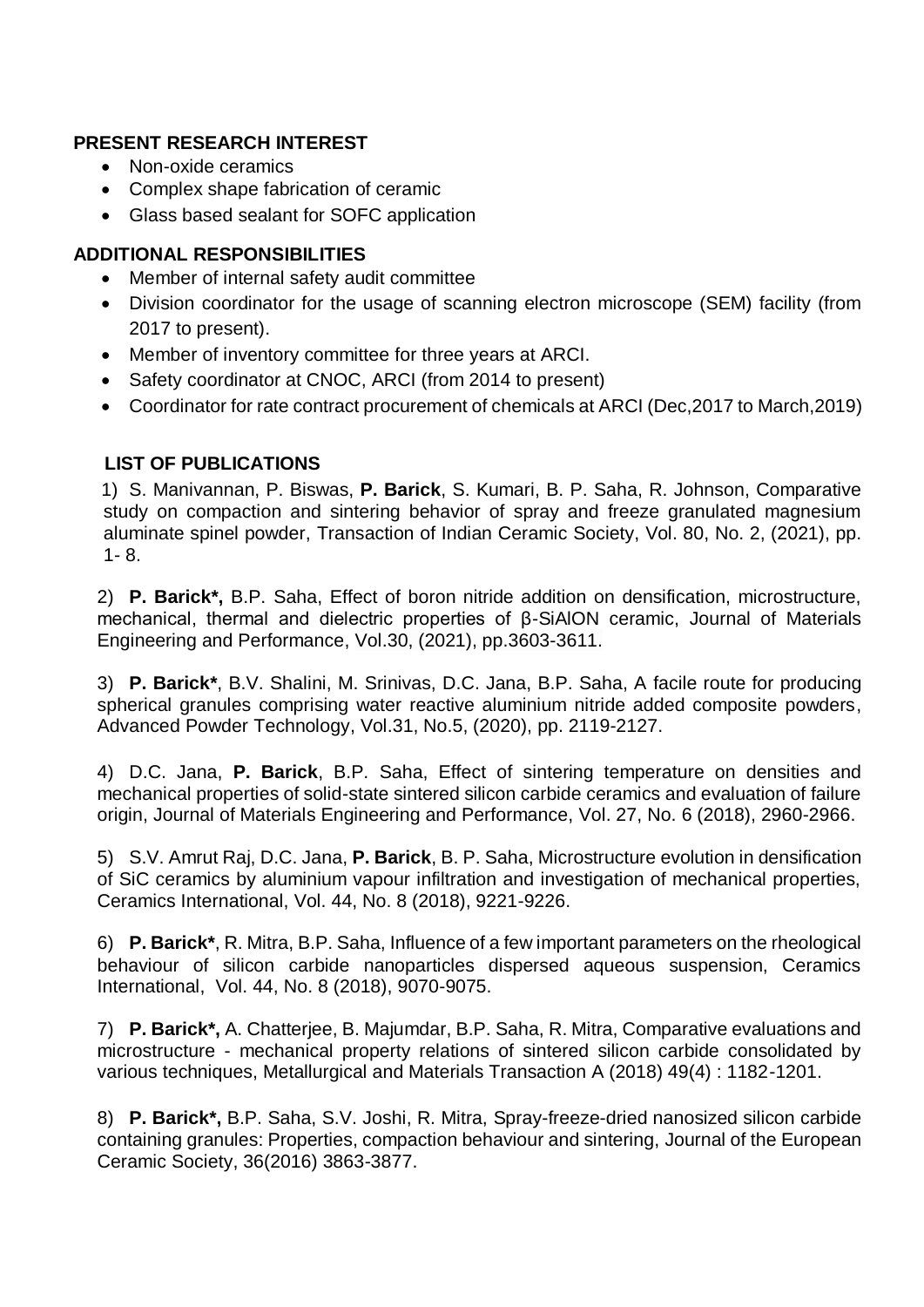9) **P.Barick\*,** D. Chakravarty, B.P. Saha, R. Mitra, S.V.Joshi, Effect of pressure and temperature on microstructure and mechanical properties of spark plasma sintered silicon carbide processed with β-SiC nanopowder and sintering additives, Ceramics International 42(2016) 3836-3848.

10) **P. Barick\*,** B.P. Saha, R. Mitra, S.V. Joshi, Effect of concentration and molecular weight of polyethylenimine on zeta potential, isoelectric point of nanocrystalline silicon carbide in aqueous and ethanol medium, Ceramics International 41(2015) 4289-4293.

11) **P. Barick\***, D.C. Jana, B.P. Saha, Load-dependent indentation behavior of β-SiAlON and α-Silicon carbide, Journal of Advanced Ceramics 2 (2013) 185-192.

12) **P. Barick\***, D.C. Jana, N. Thiyagarajan, Effect of particle size on the mechanical properties of reaction bonded boron carbide ceramics, Ceramics International 39 (2013) 763-770.

13) I.Ganesh, N. Thiyagarajan, D.C. Jana, **P. Barick,** and G. Sundararajan, An aqueous gelcasting route to dense  $\beta$ -Si<sub>4</sub>Al<sub>2</sub>O<sub>2</sub>N<sub>6</sub>-0.5SiO<sub>2</sub> ceramics, Journal of the American Ceramic Society, 91 (2008) 1566 –1571.

14) I.Ganesh, N. Thiyagarajan, D.C. Jana, **P. Barick,** G. Sundararajan, and J.M.F. Ferreira, Dense  $\beta$ - SiAION consolidated by a modified hydrolysis assisted solidification route, Journal of the European Ceramic Society, 28 (2008) 879-885.

15) S.Ghosh, R. Lodha, **P. Barick,** S. Mukhopadhayay, Improvement of thermal characteristics of refractory castable by addition of gel-route spinel nanoparticles, Materials and Manufacturing processes 22 (2007) 81-90.

16) **P. Barick**, R. Lodha, R. Pyare, G.N. Agrawal, Zirconia- Part II : A review of nanoparticle synthesis by Sol-Gel, Indoceram, Vol.41, No.3, (2004), pp. 7-11.

17) S. Mukhopadhayay, S. Ghosh, M.K. Mahapatra, R. Mazumder, **P. Barick**, S. Gupta, S. Chakraborty, Easy-to-use mullite and spinel sols as bonding agents in a high-alumina based ultra low cement castable, Ceramics International 28(2002) 719-729.

*\* Corresponding author*

#### **CONFERENCE PRESENTATIONS**

1. Participared in two (02) days conference in International conference on Functional and Advanced Materials (ICFAM-2019), held on 09-10<sup>th</sup> December, 2019 at CSIR-NIIST, Trivandrum, Kerala

2. **Prasenjit Barick**, Bhaskar Prasad Saha, Presented a paper on 'Effect of boron carbide particles size on microstructure and mechanical properties of reaction bonded boron carbide' in 'Innovation and Technologies for Ceramics (InTec)" - 83rd annual session of Indian Ceramic Society, held on 11-12 December 2019, at NIIST, Trivandrum, Kerala, India.